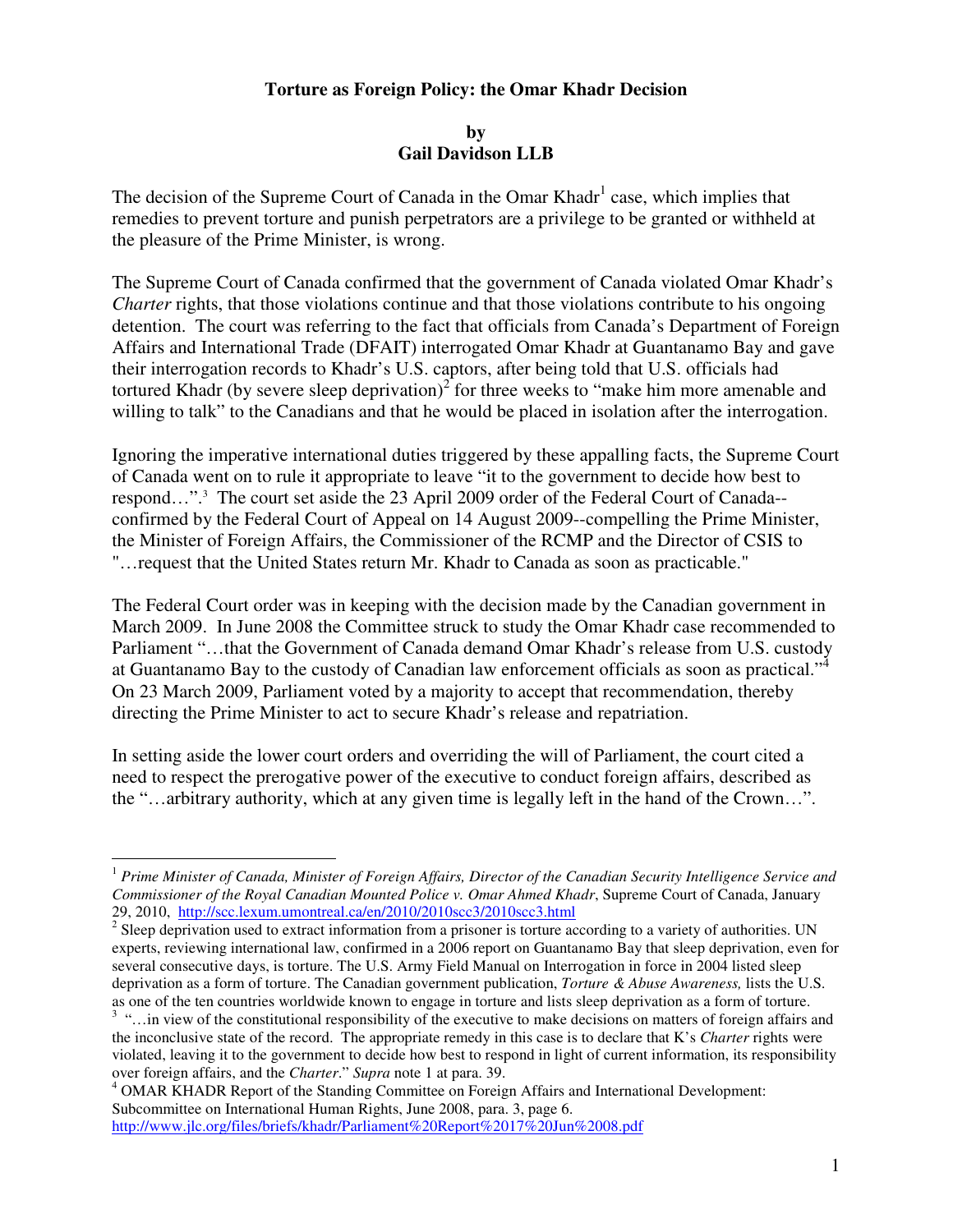To arrive at this conclusion, the court relied on a text published in 1915, long before the prohibition of torture became a norm of *jus cogens,* a "peremptory norm of general international law" from which no derogation is permitted; long before the "…use of torture…by state authorities...had come to be regarded as an attack upon the international order;"<sup>5</sup> long before the individual's right to freedom from torture took precedence over the right of states to conduct their affairs free from interference by other states. Under current international law, the duties of states to enact and enforce effective remedies to prevent and punish torture are not subservient to any other domestic or international purpose or circumstance including "comity" between states.

In taking the extraordinary step of denying Khadr the remedy ordered by the courts below---the only remedy available--based on the existence of an arbitrary power not supported by law, the Supreme Court of Canada was simply wrong. It was simply wrong for the court to conclude that characterizing a remedy for torture as a foreign affairs policy matter displaces the imperative legal duties under the Convention against Torture to take effective action. Prime Minister Harper cannot clothe himself with the power to do what is prohibited by international and Canadian law. By law, torture against a Canadian citizen must be remedied through investigation and prosecution of suspects. Obviously the victim—in this case Khadr--must be removed from the control of the perpetrators of crimes against him. Neither the Prime Minister nor "government" has any "residual" right to "speak freely with a foreign state" on the suspension or relaxation of the absolute prohibition against torture.<sup>7</sup> Torture can never be considered a legitimate act of state; neither can suspending or refusing remedies be legitimated as foreign policy.

The language used by the court to describe key facts and principles creates the erroneous impression that U.S. accusations against Omar Khadr are more serious than, and therefore take precedence over, the crimes the U.S. is known to have been committed against him.

Here are examples of the misleading language used by the court in the Khadr judgment:

- $\triangleright$  "frequent flyer program" is used to refer to the torture of Khadr by subjecting him to prolonged and severe sleep deprivation to enhance extraction of information by Canadian officials.
- $\triangleright$  "trial" is used to refer to the military commissions process found by the U.S. Supreme Court to illegally violate the right to a fair trial by a "regularly constituted court affording all the judicial guarantees which are recognized as indispensable by civilized peoples."
- $\triangleright$  "war crimes" is used to describe charges against Khadr that have been challenged as illegitimate because they are: unknown to the laws of war; created after they are alleged to have been committed, for which reason prosecution is absolutely barred;<sup>8</sup> and inapplicable since as a child Khadr lacked the capacity to consent to involvement in war.

 $\overline{a}$ <sup>5</sup> *R v. Bartle and the Commissioner of Police for the Metropolis and Others, Ex Parte Pinochet; R v. Evans and Another and the Commissioner of Police for the Metropolis and Others, Ex Parte Pinochet*, [1999] UKHL 17, House of Lords. Lord Millet.

<sup>6</sup> *Supra*, note 1 at para. 33.

 $<sup>7</sup>$  Instruments that impose a mandatory duty to provide effective remedies against torture include the: Geneva</sup> Conventions; *Rome Statute of the International Court*; *International Covenant on Civil and Criminal Rights*; *Convention against Torture and other Cruel, Inhuman or Degrading Punishment or Treatment*; *Basic Principles and Guidelines on the Right to Remedy and Reparations for Victims of Violations of International Human Rights and Serious Violations of International Humanitarian* Law; The Vienna Declaration and Programme of Action, articles 56 and 60; *Body of Principles for the Protection of All Persons under Any Form of Detention or Imprisonment.*

<sup>&</sup>lt;sup>8</sup> Freedom from *ex post facto* prosecutions is absolute and cannot be displaced by any authority under any circumstances.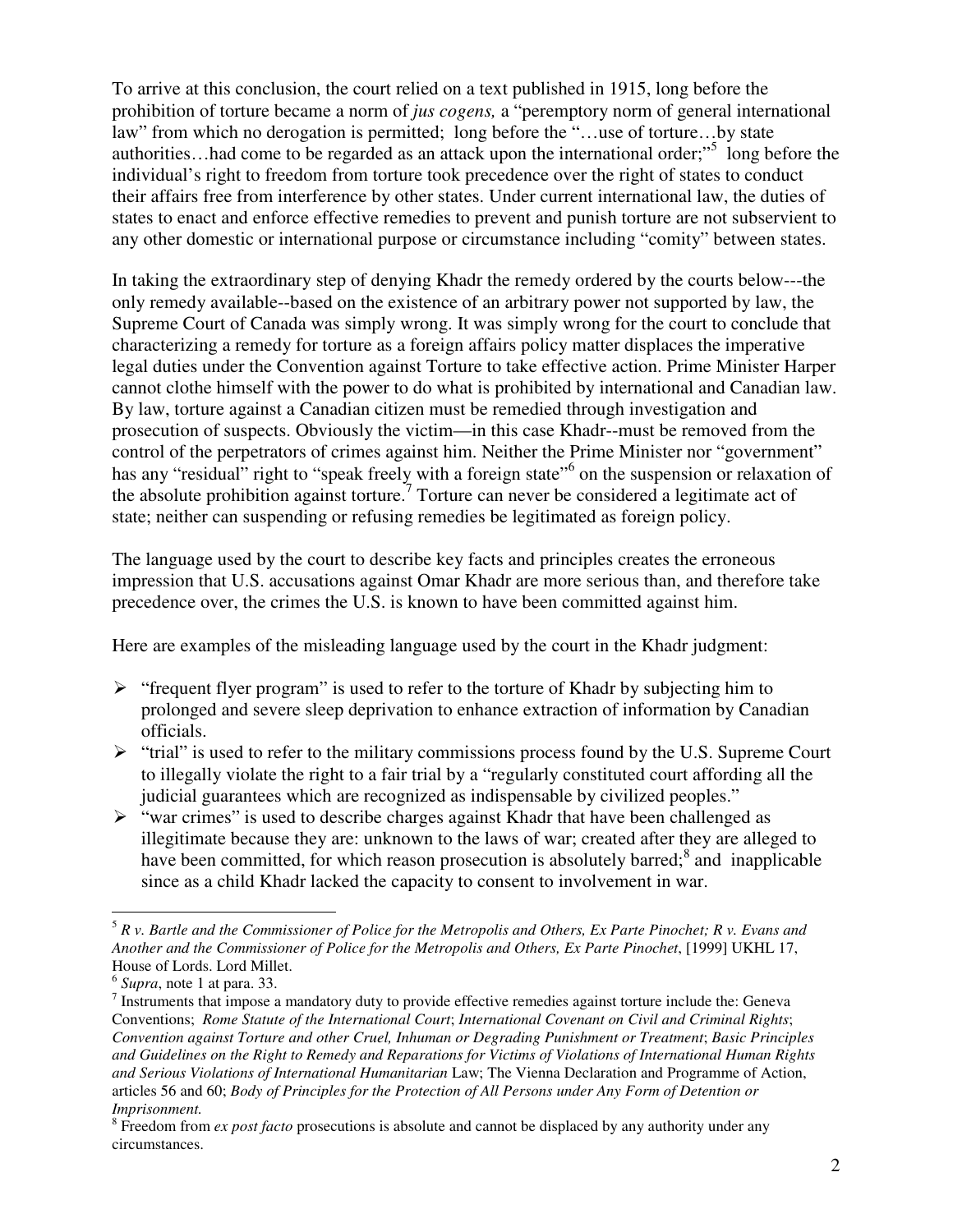- $\triangleright$  "the trial is proceeding" refers to a delay of  $9$  almost eight years--a delay that violates the right to be tried within a reasonable time under Canadian and U.S. law.<sup>10</sup> Were Khadr before a regularly constituted court, the prosecution would be stayed on the basis of that delay.
- $\triangleright$  "government" is used to refer to Stephen Harper, the Commissioner of the RCMP, the Minister of Foreign Affairs and the Director of CSIS.<sup>11</sup>
- "Mr. Khadr's rights under s. 7 of the Canadian Charter of Rights and Freedoms were violated" refers to the most grave violations of Khadr's rights to liberty<sup>i</sup>; due process<sup>ii</sup>; freedom from torture and other cruel, inhuman and degrading treatment or punishment<sup>iii</sup>; freedom from arbitrary imprisonment<sup>iv</sup>; freedom from prosecution for *ex post facto* crimes; a fair trial; timely and confidential legal representation; determination of criminal charges by an impartial and independent tribunal; *habeas corpus* for determination of the legality of imprisonment and treatment during imprisonment; equality before the law and equal access to the protection of the law;<sup>v</sup> and, under the *Convention on the Rights of the Child*, to rehabilitation, education and re-integration into free society.

Finally, the Supreme Court of Canada decision in the Khadr case ignored the legal reality that without remedies there are no rights.<sup>12</sup> The Chief Justice of the Supreme Court of Canada has in the past observed that had freedom from torture and other basic rights been enforced, the Holocaust could not have occurred.<sup>13</sup>

By allowing the Prime Minister to refuse to take the actions required by law and approved by Parliament to stop violations of Omar Khadr's rights, and by dubbing Mr. Harper's inaction "foreign affairs," the Supreme Court of Canada has put the rights of us all at risk.

February 9, 2010

 $\overline{a}$ 

 $\overline{a}$ 

<sup>&</sup>lt;sup>i</sup> The right to liberty and not to be deprived thereof except in accordance with the principles of fundamental justice is guaranteed by the *Charter of Rights and Freedoms;* the *International Covenant on Civil and Political Rights;* and the *Universal Declaration of Human Rights*.

ii Due Process rights, including rights to a lawyer, notice of charges and evidence, a fair trial before a competent and independent tribunal, habeas corpus, an appeal, the presumption of innocence are guaranteed by a number of Canadian statutes and international instruments binding on Canada, e.g., the Canadian *Charter of Rights and* 

 $9$  Factors contributing to the delay include: rulings by the U.S. Supreme Court that the military commissions are illegal; dismissal of the charges; non-disclosure by the prosecution; leaked documents indicating falsification of evidence by the U.S. military; the Pentagon sacking of the military "Presiding Officer" in charge of the Khadr case; investigation of professional misconduct complaints against Khadr's lead military attorney; a 120-day adjournment imposed by President Obama in January 2009 for a review the process; a four month suspension imposed by the president in May 2009 to alter the military commissions.

<sup>10</sup> The U.S. Constitution, art. VI, cl.2 guarantees a trial within a reasonable time as does the *Speedy Trial Act.* In Canada this right is guaranteed by the *Charter of Rights and Freedoms* s. 11(b). The Supreme Court of Canada recently ruled that a two year delay violated Charter rights and that the appropriate remedy was to stay the prosecution. (*R. v. Godin*, 2009 SCC 26)

 $11$  *Supra* note 4, a ptara. 3, page 6.

<sup>&</sup>lt;sup>12</sup> "Our High Commissioner has reminded us that "Rights which are violated or ignored are rights in name only." It is in this spirit that we must abolish the culture of **i**mpunity. States that fail to prosecute human rights abusers are failing in their "responsibility to protect"." Canada's International Human Rights Policy website,

http://www.dfait-maeci.gc.ca/foreign\_policy/human-rights/statement\_hr\_item9-en.asp (accessed 2 August 2005) <sup>13</sup> "The most basic human rights are those guaranteed by the criminal law – the right to life; to liberty; to freedom from arbitrary detention, abuse and torture…Rights, that had they been in place and in force, would have made impossible the atrocities of the holocaust." The Right Honourable Beverley McLachlin P.C. Chief Justice of Canada, *The Changing Face of International Criminal Law* p.14.